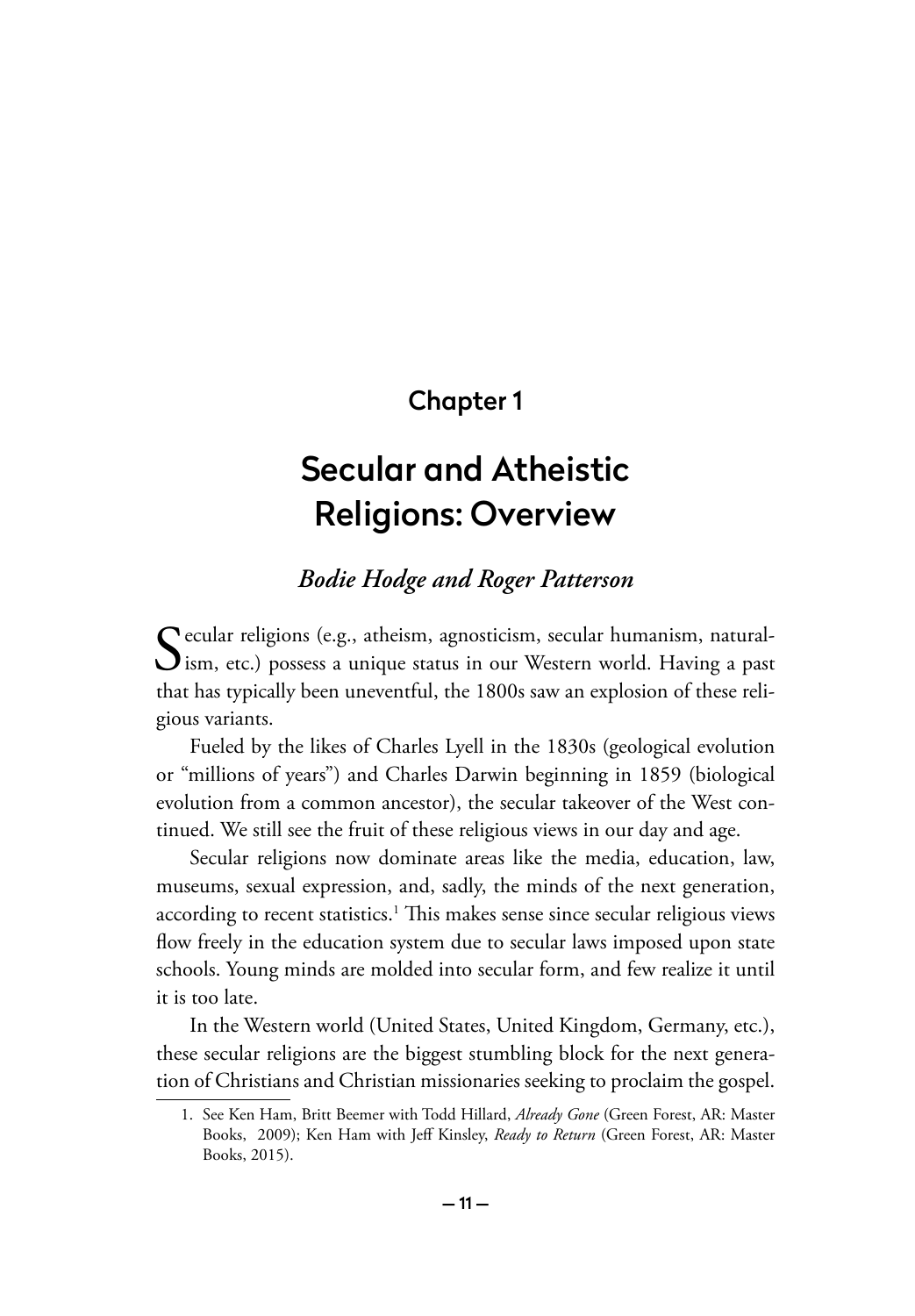The once great West, whose churches sent missionaries out to the whole world, is now crumbling at a foundational level due in part to the influence of secularism. Secular religious doctrines are even infiltrating the Church!

Essentially, the West needs missionaries to rise up and "rebuild the wall," so to speak, of the Church in the West. But to do so, we need to deal decisively with the religion of the day — the secularism that stands like Goliath in our culture. So how do we, as a Church, deal with it?

#### **Immunizing the New Missionaries**

Consider this hypothetical situation with which missionaries have to deal. Missionaries are sent to minister with the gospel to a place that has deadly diseases. The missionaries contract a disease and the missionaries die. You send more missionaries; they contract the same disease and die.

Now, if you were a sending church, what would you do? Do you simply send more missionaries to their potential doom? Or do you take the time to prepare your missionaries with the proper protection for what they are about to encounter — medicine or inoculation from the disease? Obviously, you want to protect your missionaries and give them what they need to be effective for the gospel work for which they are sent.

Now consider this same problem, but from a spiritual angle in our Western world. The United States and the United Kingdom were once nations greatly influenced by Christians, and churches could be found in abundance, particularly in cities. But now, churches have closed their doors *en masse* in many places in England. The same trend is happening to the United States, albeit at a delayed pace.

Today, cities have precious few churches, and those that are there are typically shallow with little doctrine (there are exceptions) and compromise the authority of God's Word. In other words, they are struggling and dying themselves. Many Christians recognize that there is a need for churches in cities. The cities like Cincinnati, New York, Salt Lake City, Los Angeles, Chicago, London, and Bristol are ripe for church plants.

Interestingly, few of these church plants are as effective as hoped. Some church plants grow slowly, others plateau, some merely take people from other churches, and others struggle and die. A lot of excuses are given wrong church model, not enough funding, wrong music, too traditional, etc. But the main problem is that they were not dealing with the false religion that has entwined the people of the mission field.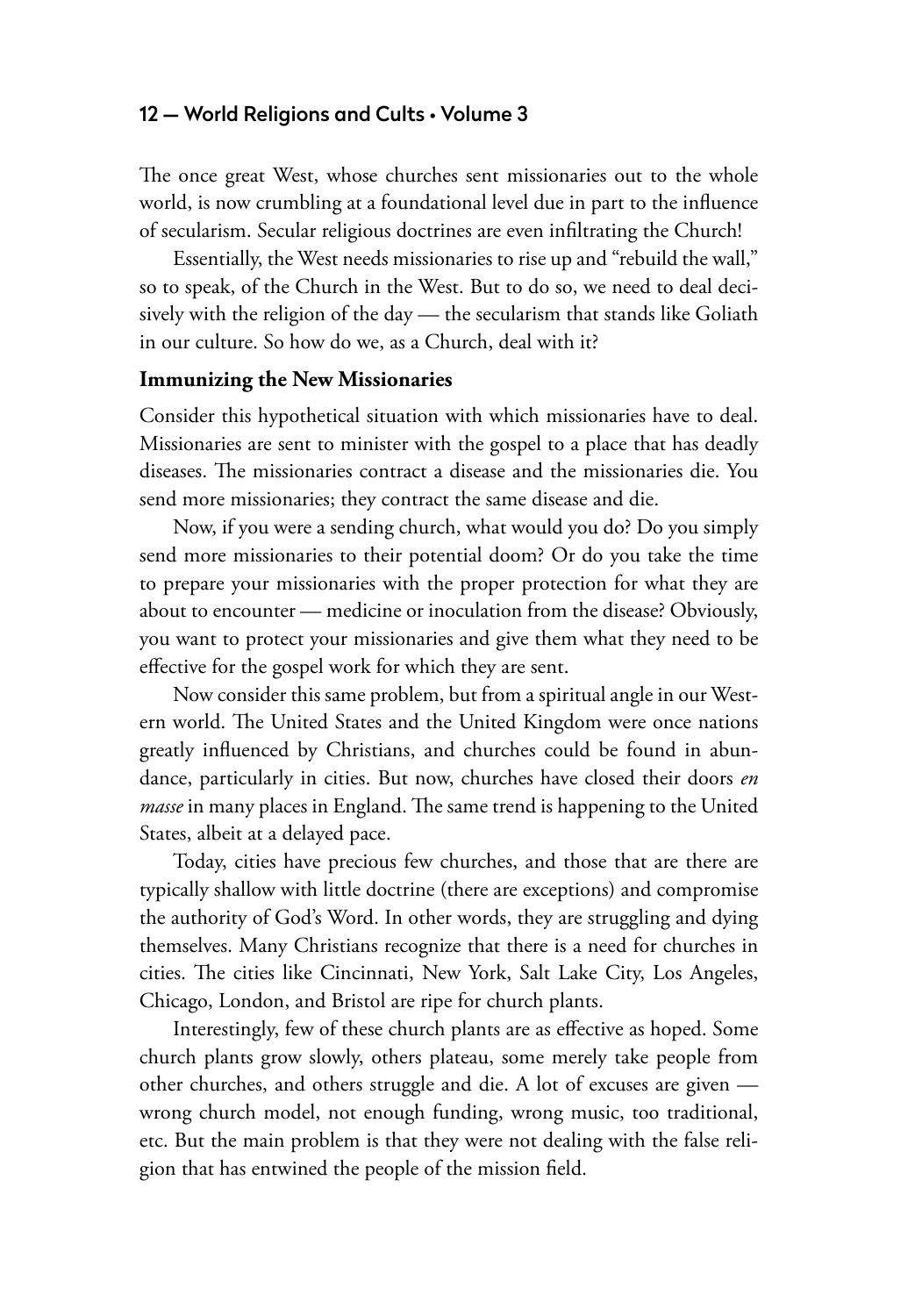When a missionary goes to Africa or the Amazon or Papua New Guinea, they train themselves to know what religions are in the area (e.g., Animism, Islam, Spiritism, etc.), and they learn how to refute those false beliefs so they can be an effective witness in presenting the truth of the Bible and the gospel. They don't go with the intent of just telling people to be moral and to add Jesus to what they believe.

How many church planters in cities in the UK and the USA have trained their missionaries to refute secular humanism, Darwinism, atheism, etc.? How many pastors in church plants in New York are trained to refute secular attacks on Christianity like radiometric dating, alleged missing links, big bang, and so on? The even bigger problem is that many of the church planters may have *agreed* with the secularists and believe the big bang is true, embrace millions of years, or even prefer evolution over the Bible's origins account. Imagine if we sent a missionary to Muslims who had bought into many tenets of Islam!

While we must certainly affirm that the message of the gospel is the power of God to salvation, apologetics is an important aspect of evangelism. While we proclaim the truth of Jesus as Lord and Savior, we must also help others see how their own religious views are insufficient to deal with their sin. We might also need to answer questions that explain the foundational elements of how sin entered the world and why they need a Savior.

If a missionary is not refuting the false religion prevalent in their mission field (i.e., secularism in much of the Western world), then why would we expect that missionary to be effective? Dealing with secularism and refuting it is a key to mission work in the "new" Western world. But refuting it is only part of the step. Secular refutations should not be divorced from the preaching of the gospel and teaching disciples to obey all Jesus commanded, embracing the authority of the Bible in all areas — starting in Genesis.

#### **What Are Secular Religions?**

There are a lot of forms of secularism. They are religions that are humanistic (i.e., man is the supreme authority). Here is a list of some of the forms or aspects of secular/humanistic religions:

- Atheism and New Atheism
- Agnosticism
- Existentialism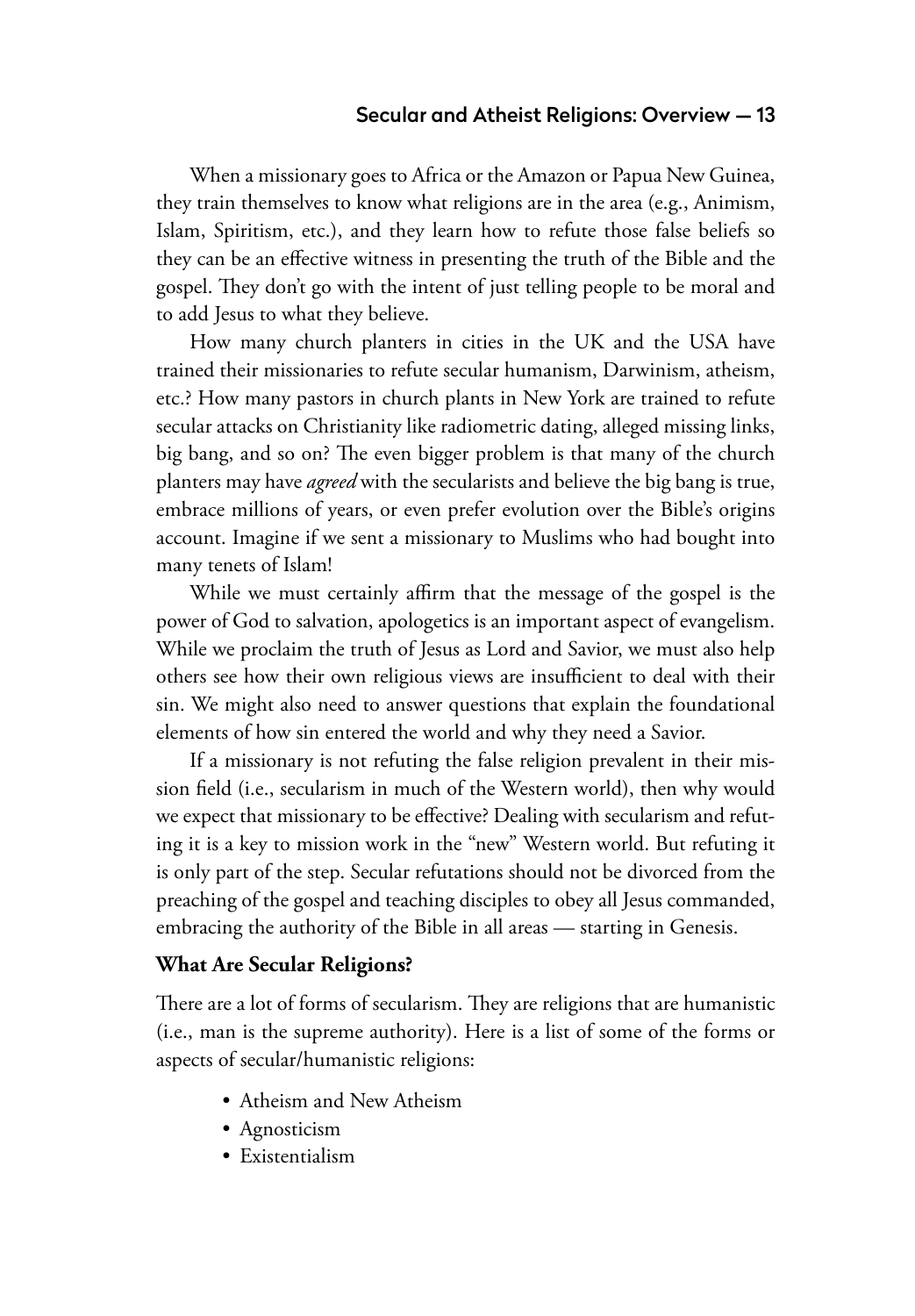- Extraterrestrial Humanism
- "Nonreligious" Religious Humanism
- Naturalism
- Stoicism
- Materialism
- Relativism
- Nazism
- Hedonism (including perverted sexual expression)
- Communism
- Nature Worship
- Idealism/Dualism
- Satanism (Church of Satan)
- Epicureanism (Evolutionism)
- Modernism
- Scientism
- Post-modernism
- Secular Humanism

As you can see, there is a wide variety of secular/humanistic religious views. Those who profess a humanistic religion often blend these aspects in various ways. For example, a person might identify generally as an atheist and hold to a materialistic view of the universe and a relativistic understanding of morality. Professor Richard Dawkins is a new atheist but also believes in aliens/extraterrestrial life as a possible explanation for the origin of life on earth. Bill Nye professes to be an agnostic (he can't know for certain if God exists), but then proceeds to argue from an atheistic perspective (no God exists, cf., Psalm 14:1).

Sometimes these religions have great variations while sharing many commonalities. For example, Hedonism promotes sexual perversions like homosexuality (e.g., LGBT) and Nazism absolutely opposes them. Yet both share the same view that man is the supreme authority, and both share an evolutionary view of origins, opposing the Bible, looking to bring human prosperity, etc.

Some of these are philosophical aspects that are utilized by each variant — like naturalism, materialism, and relativism. Even *within* the various flavors of humanistic religions you can have variations. For example, within hedonism (cf., Ecclesiastes 9:7–10) there are two very different forms: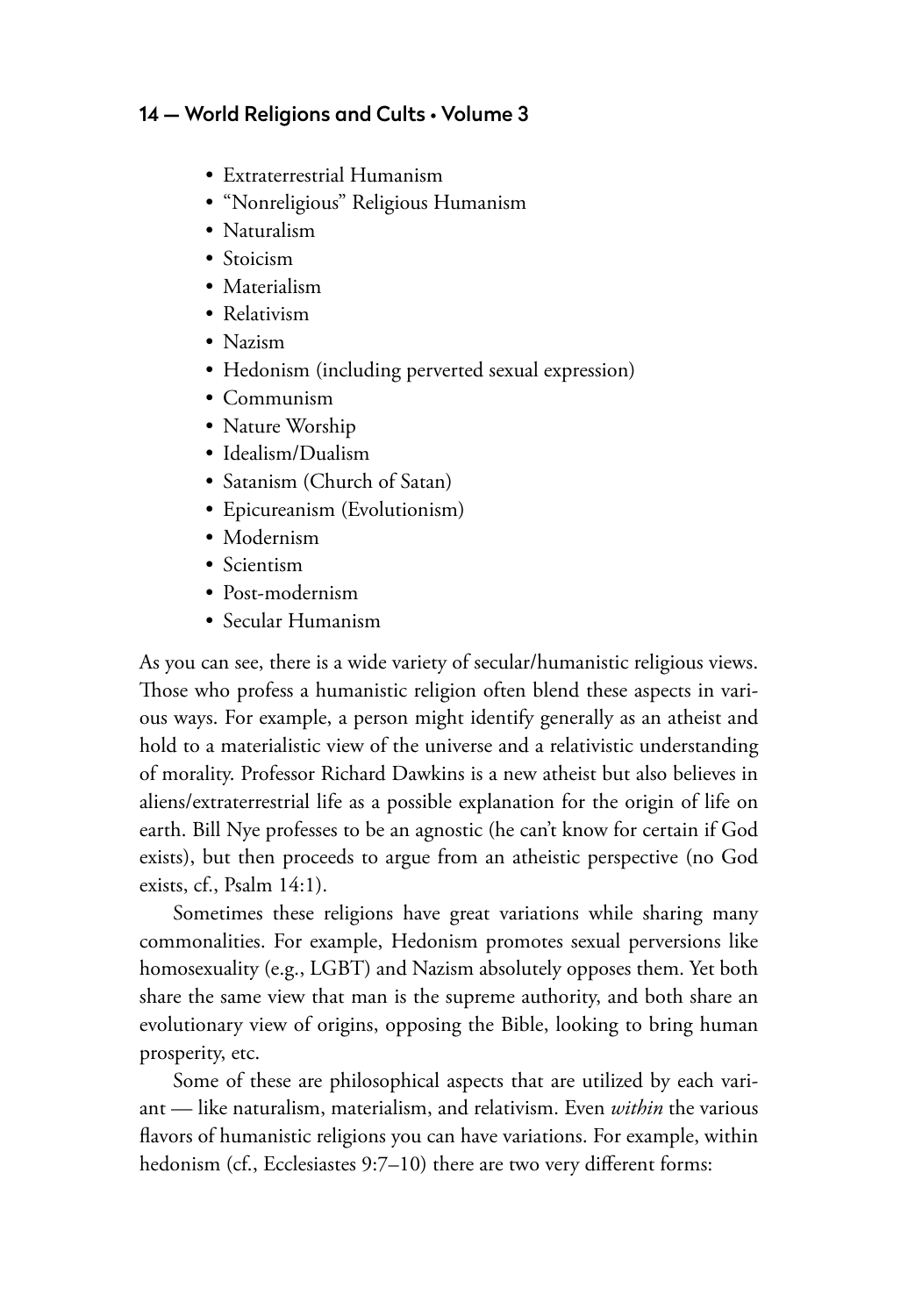Quantitative Hedonism (get as much as you can for your enjoyment before you die)

Qualitative Hedonism (enjoy the highest quality of things in life before you die)

There are even variations within atheism. One view presents itself from *classical atheism* — says there is no God(s) but refrains from caring what others believe, also known as soft atheism. Then there is *new atheism,* which doesn't believe God(s) exists but tries to force this view on others, also known as hard atheism.

You may also notice that some of these religious flavors sometimes cross over with the moralistic religions described in *World Religions and Cults Volume 2*. Why such great variation and yet such similar commonalities based on the authority of man?

Consider what the Bible says:

In those days there was no king in Israel; everyone did what was right in his own eyes (Judges 17:6).

That we should no longer be children, tossed to and fro and carried about with every wind of doctrine, by the trickery of men, in the cunning craftiness of deceitful plotting (Ephesians 4:14).

It should not surprise us that a religious view that sets man as the authority has as many variations as there are people — since each person considers themselves the captain of their own soul. Man can invent all sorts of evil (Romans 1:30) and diversity of evil and deceptive doctrine (2 Timothy 3:12–13). These things should be tested against the absolute standard of God's Word (1 Thessalonians 5:21).

## **How Secular Religions Took Over the West — and the Failure of the Church to Properly Respond**

About 200 years ago, the United States and England were strongly influenced by Christianity. England, at least in a legal sense, is a Protestant nation headed by a Protestant monarch. The queen or king is the supreme governor of the Anglican Church. They cannot take the throne without being of the Protestant faith — there is a long history to this establishment.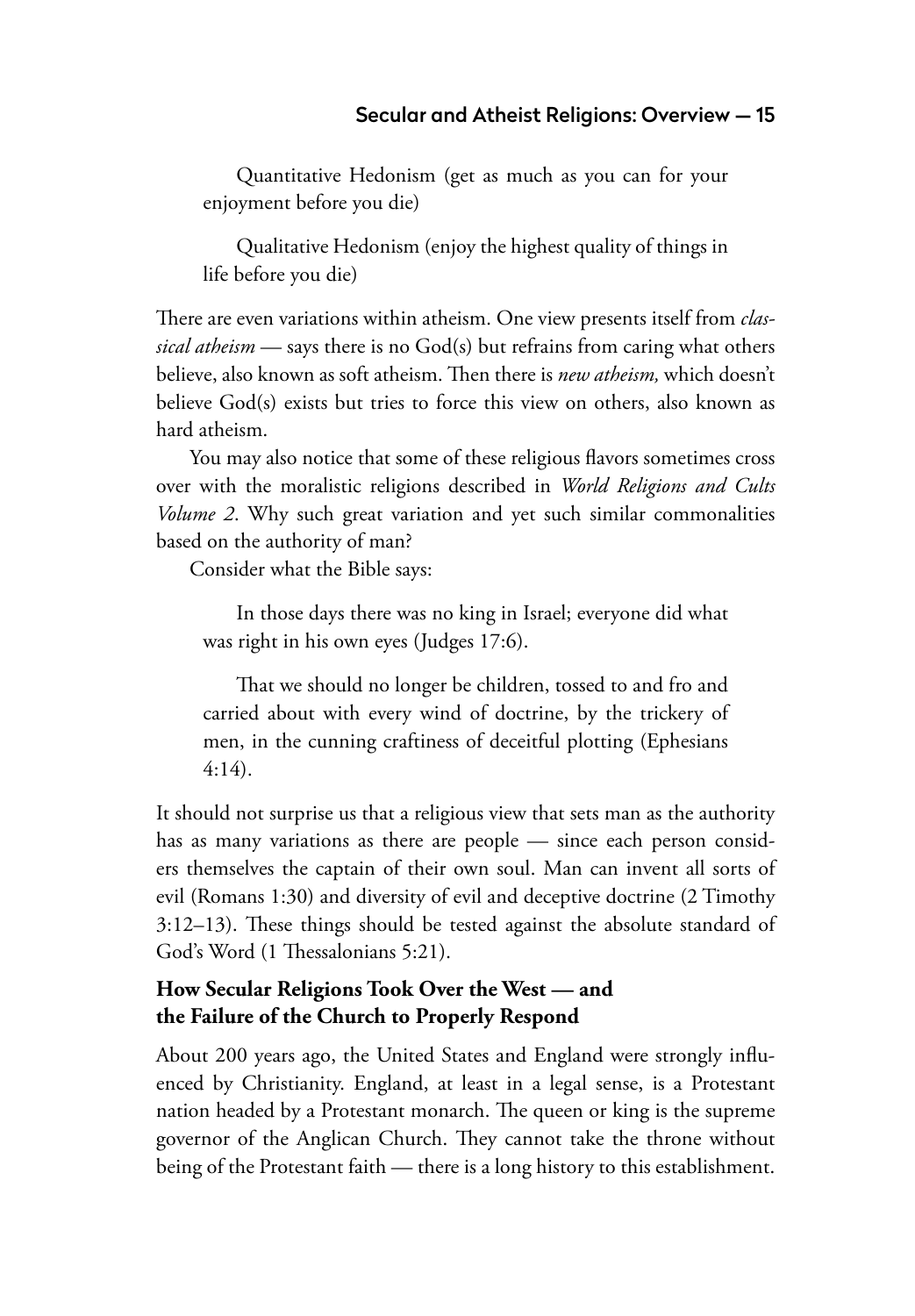This influence extended to the British colonies and the nations that developed from those colonies.

But when we see the culture today, the USA, UK, and many other Western nations are highly secular. The ubiquity and brazen display of lies, immorality, murder, greed, hatred of Christians, child sacrifice, idolatry, the love of money, and many other evils are a daily reminder that our culture has changed. So how did it get this way?

One part of the answer is the failure of the Church to seriously engage these issues. And, *Deo volente* (God willing), they will be in a better position to address the trend. But the Church has failed in two areas:

- 1. Instead of combatting the slow secularization that began to unfold in the West in the early 1800s, many in the Church and their leaders embraced various aspects of secularization.
- 2. The Church gave most teaching of children over to a third party (that became secular), so subsequent generations within the Church were not equipped and fell to the secular onslaught.

In America in the 1800s, for example, Christians began giving their children over to state schools to educate them. At the time, it seemed like a good idea, as state schools used the Bible in the classroom. They used it to teach history, logic, philosophy, literature, science, and so forth.

So the Church, by and large, didn't have to focus on those subjects. Instead, they began concentrating on teaching the gospel, theology, and morality. As man's ideas about long ages, millions of years, astronomical evolution, and biological evolution began taking over school systems, most Christians either didn't notice or fell victim themselves.

By 1925, geological evolution (millions of years) and animal evolution were being taught in schools with full backing by the state. As human evolution began to be taught, the battle lines finally erupted with the famous Scopes Trial.

Even so, as the humanistic religion began to permeate the state schools under the influence of men like John Dewey, the Bible was removed, creation was taken out, prayer was silenced, the Ten Commandments banished, and so on. Now entire generations of kids have been raised up being taught the religion of secular humanism.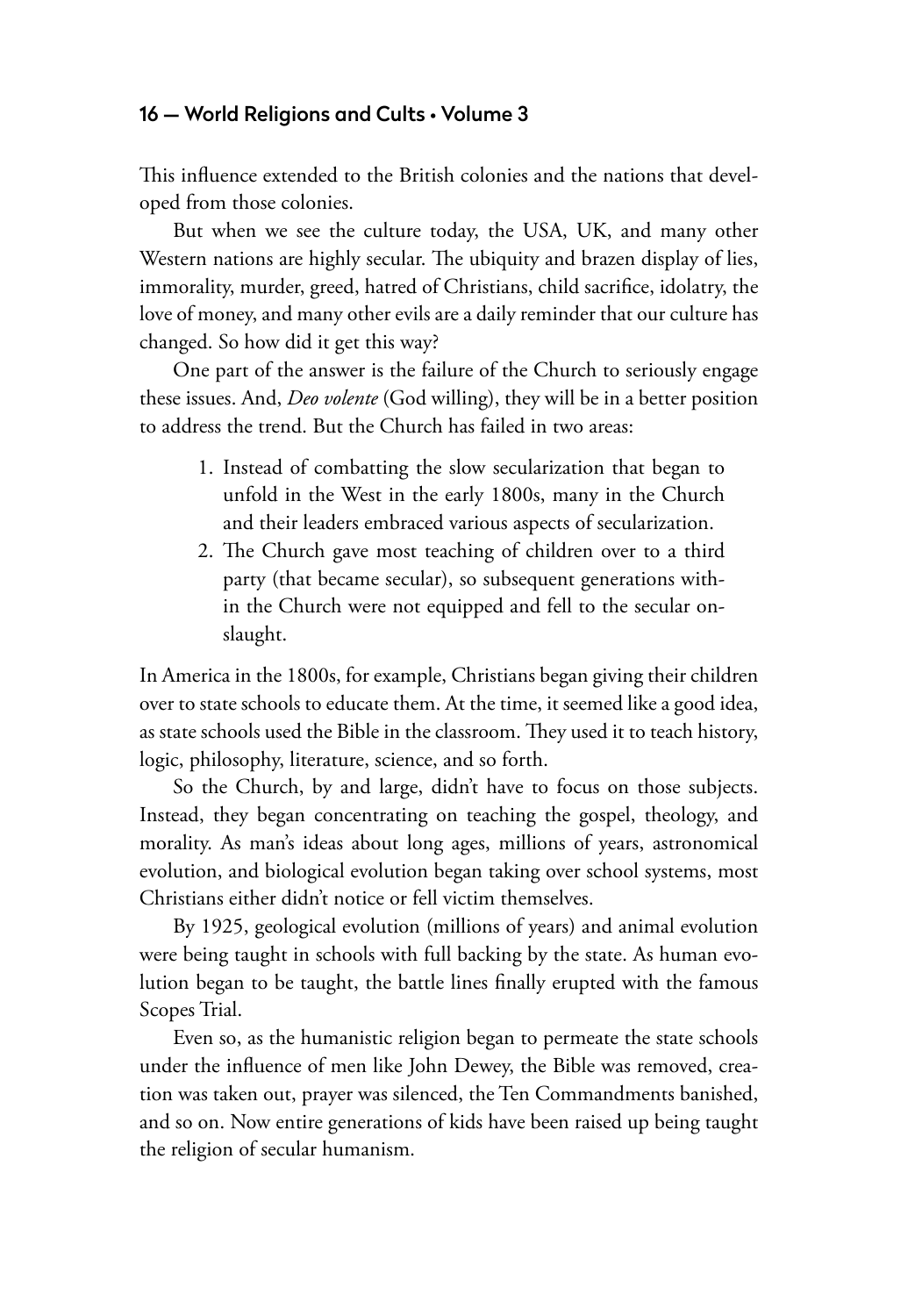But what did the Church do to specifically counter this false religious teaching? By and large — nothing! Many churches still teach morality, the gospel, and theology (not that these are bad things), but then most parents (90 percent by the latest stats)<sup>2</sup> still send their children to state schools to be taught a different religion. So for about 40 hours a week, kids from Christian homes are taught the religious tenets of secular humanism, and the Church (who scarcely teaches the kids 2–3 hours per week) wonders why the kids are walking away from the faith and following after humanistic religions. Those that remain in the Church have often brought secular baggage with them. They often hold to evolution and millions of years, secular morality, secular views of sexuality, marriage, race, and so on.

What does this do to a local church? It causes it to be stagnant, impotent, or die as members are actually mixing secular religions with their Christianity. It is no different from the former godly Israelites in the Old Testament mixing true worship of God with worship of Baal. The mere difference is with *which religion* the modern Christians mix their Christianity — secularism rather than Baal.

With this in mind, we as Christians have to "pull the plank out of our own eye" in the Church before we "reach for the speck of sawdust" in the culture's eye. The Church needs to get back on the right track first. Thus, the Church has a big job to re-educate their congregations in the truth of the Bible in all areas like history, science, logic, and so forth.

# **"But We Don't Have a Religion!"**

The secularists are the first to cry, "We are not part of a religion!" Why is this the case? There are a couple of reasons.

First, they don't want to be kicked out of the place of influence in the government school classrooms. Second, the secularist can more easily deceive kids into thinking that it is okay to believe what they teach and that it should have no conflicts with their respective religious beliefs.

Secular and humanistic religions like evolution, atheism, and agnosticism are part and parcel of the same pie. They have free reign under tax-supported dollars in the UK, USA, Australia, Germany, and so many other places. It is strange that Christianity was kicked out of the classroom and yet another religion is taught in its place.

<sup>2.</sup> Ken Ham, "Yes, We Are Losing the Millennials," Answers in Genesis, May 13, 2015, https://answersingenesis.org/christianity/church/yes-we-are-losing-millennials.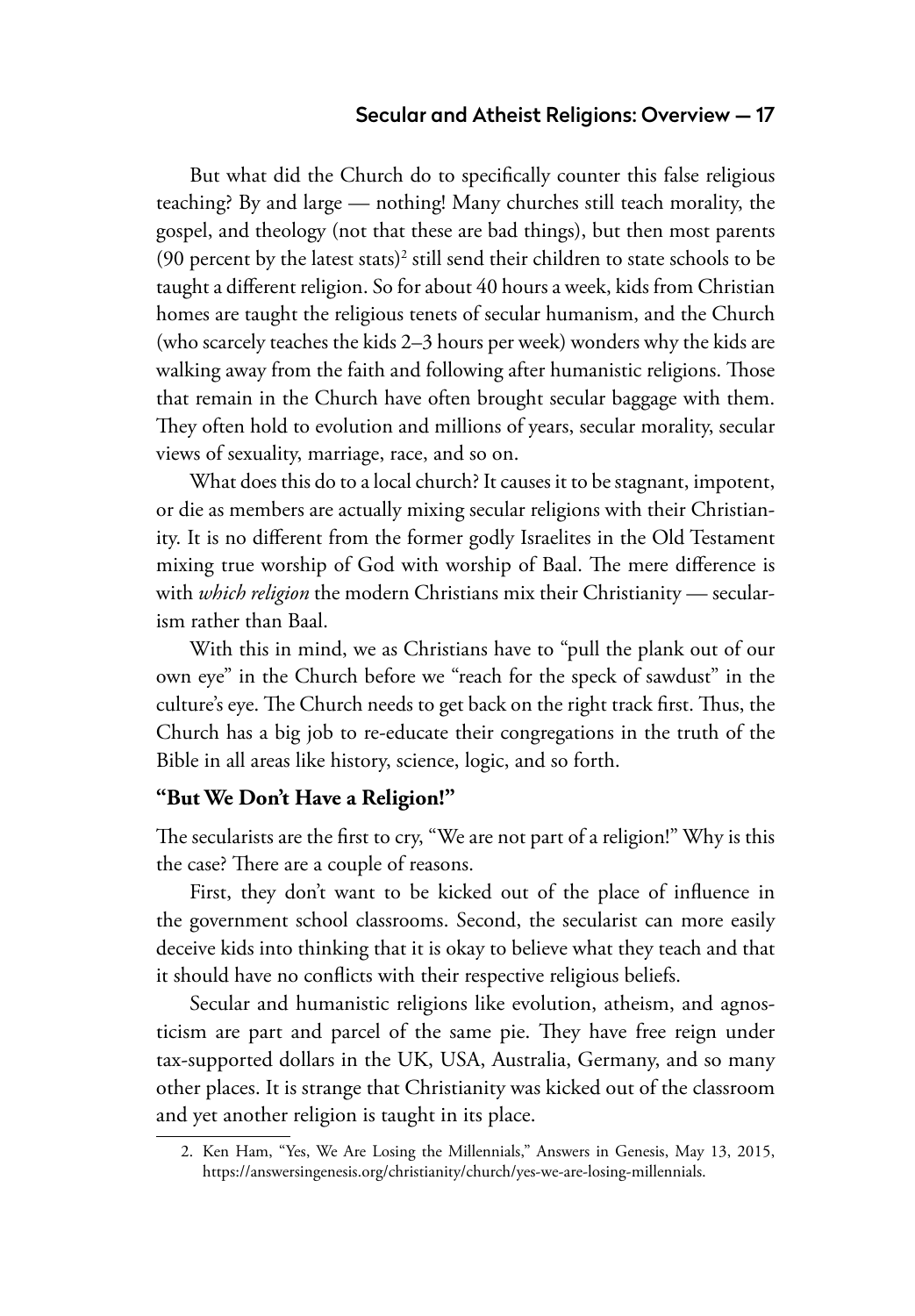Tax dollars are spent on the secular religions through schools, statefunded museums, science journals, and so on. All the while, there is a false claim that "secularists aren't religious."

There is a simple way to test this claim. If something isn't religious, then it cannot oppose religious claims. Does the secular origins view (big bang, millions of years, and evolution) oppose the religious claim of special creation by God in six days and subsequently a young earth? Yes. Thus, secular views are religious. Anyone who claims that they are not religious and then makes judgments about religious topics (e.g., the deity of Christ, the existence of God, the morality of adultery, the truthfulness of the Bible, etc.) has made a religious statement. Though they may claim to be irreligious, they show that they are religious when they try to refute another religious view.

Does atheism, which says there is no God, oppose the religious claim that God exists (as found in the pages of the Bible)? Again, yes. Thus, atheism is religious. It is easy to prove that humanistic religions are religious.

Even many secularists openly admit to their faith. One instance is John Dunphy while writing for a secular magazine:

I am convinced that the battle for humankind's future must be waged and won in the public school classroom by teachers who correctly perceive their role as the proselytizers of a new faith: a religion of humanity that recognizes and respects the spark of what theologians call divinity in every human being. These teachers must embody the same selfless dedication as the most rabid fundamentalist preachers, for they will be ministers of another sort, utilizing a classroom instead of a pulpit to convey humanist values in whatever subject they teach, regardless of the educational level — preschool day care or large state university. The classroom must and will become an arena of conflict between the old and the new — the rotting corpse of Christianity, together with all its adjacent evils and misery, and the new faith of humanism.<sup>3</sup>

The U.S. Supreme Court, in *Torcaso v. Watkins*, 81 S.Ct. 1681 (1961), stated the following: "Among religions in this country which do not teach what would generally be considered a belief in the existence of God, are

<sup>3.</sup> J. Dunphy, "A Religion for a New Age," *The Humanist*, Jan.–Feb. 1983, p. 23.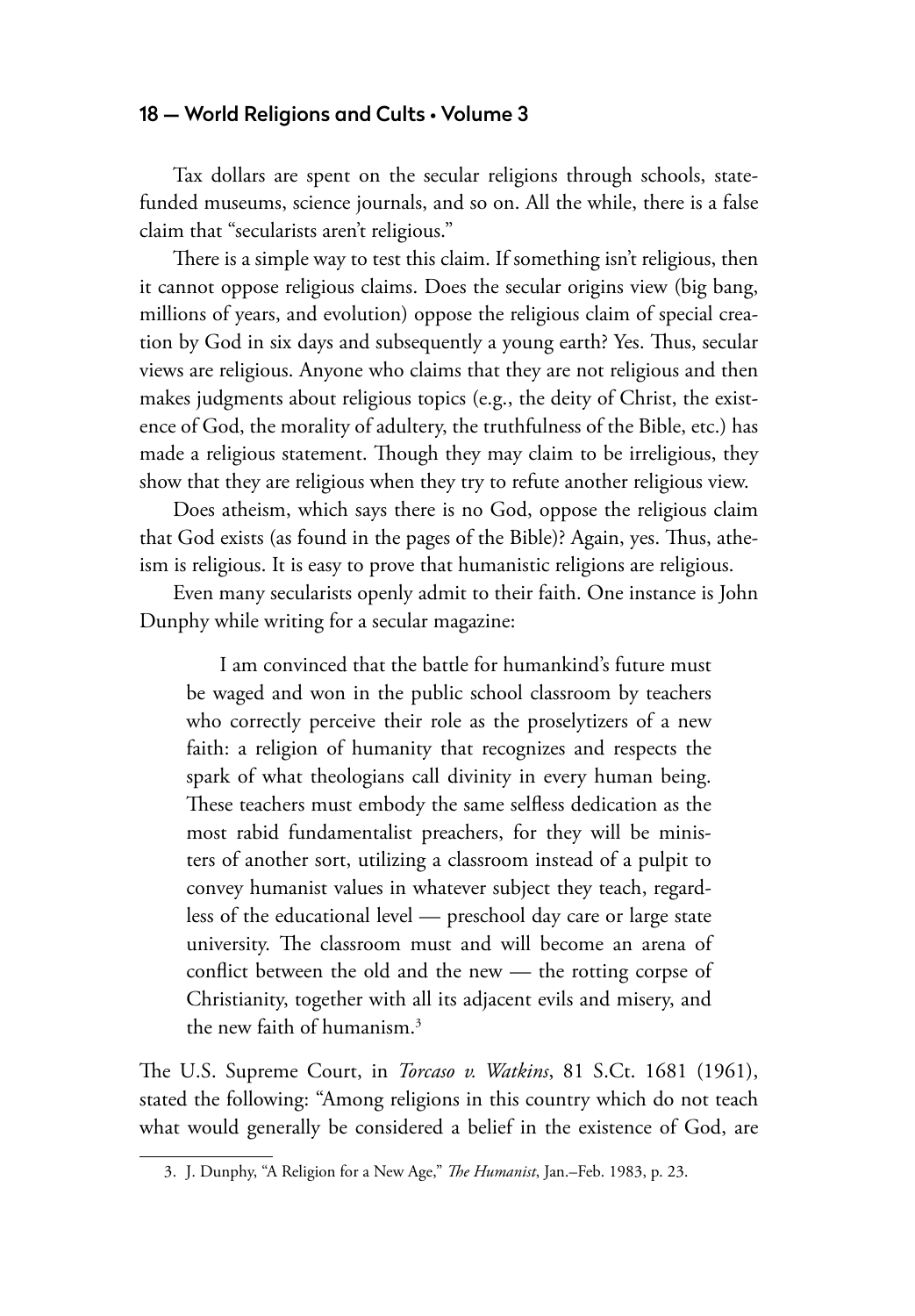Buddhism, Taoism, Ethical Culture, Secular Humanism, and others." Additionally, these groups are eligible for the same tax benefits as other religious groups, and secular and atheist chaplains even function within the military. You can't have your cake and eat it too. Humanists are religious and they act in religious ways.

# **Is Science Secular?**

Many people today insist that science can only be done by people who have a secular worldview — or at least by those who are willing to leave their religious views at the door as they enter the science lab. Several popular atheists and evolutionists have contended that people who reject the big bang and the evolution of living things are so backward that they cannot even be involved in developing new technologies.<sup>4</sup>

But is this really the case? Or are these opponents of a biblical worldview simply making assertions that cannot be supported with facts and substantial arguments, having an incorrect understanding of true science?

A friend of Answers in Genesis was challenged by the comment that science can only be done through a purely secular, evolutionary framework. Such statements are blatantly absurd and are a type of arbitrary fallacy called an "ignorant conjecture." In other words, these people simply do not know the past, nor are they familiar with what science really is.

# *Examples of Scientists Operating from a Christian Worldview*

If science is a strictly secular endeavor without any need for a biblical worldview, then why were most fields of science developed by Bible-believing Christians? For example, consider Isaac Newton, Gregor Mendel, Louis Pasteur, Johannes Kepler, Galileo Galilei, Robert Boyle, Blaise Pascal, Michael Faraday, James Joule, Joseph Lister, and James Clerk Maxwell. Were these "greats" of science not doing science? Francis Bacon developed the scientific method, and he was a young-earth creationist and devout Christian.

Even in modern times, the inventor of the MRI scanning machine, Dr. Raymond Damadian, is a Christian working with Christian principles. The founder of catastrophic plate tectonics, Dr. John Baumgardner, is also a devout Christian. And those who recently founded the scientific field of

<sup>4.</sup> As an example of this dismissive attitude, Eugenie Scott (formerly) of the National Center for Science Education (NCSE), a leading religious humanist, says, "Like other pseudosciences, 'creation science' seeks support and adherents by claiming the mantle of science." http://ncse.com/rncse/23/1/my-favorite-pseudoscience.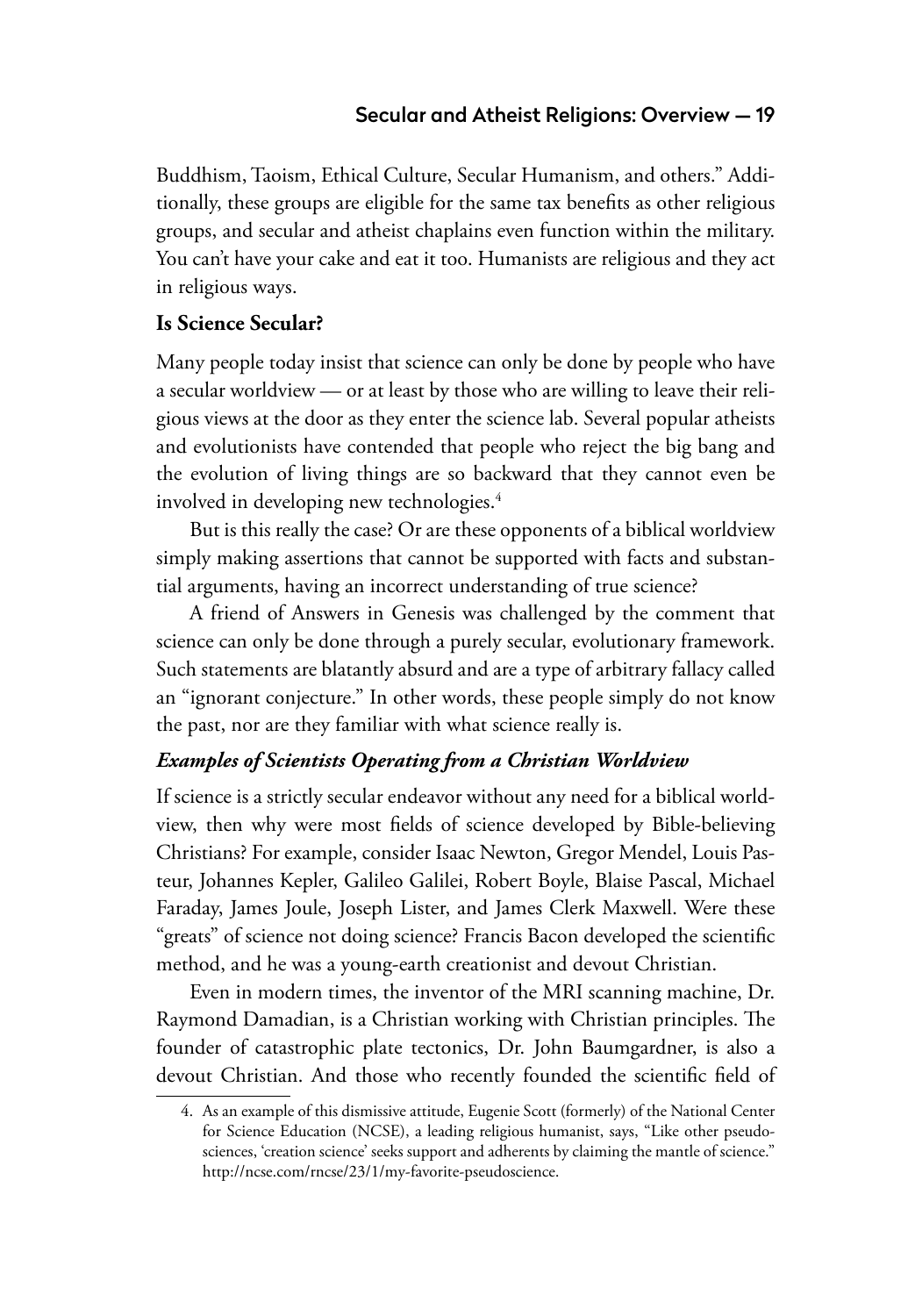baraminology are also Christians. Also, I (Bodie Hodge) developed a new method for production of submicron titanium diboride for the materials science and ceramics industry. Professor Stuart Burgess developed a new mechanism for the two-billion-dollar European (ESA) satellite *Envisat*. Dr. John Sanford developed the gene gun. And let's not forget Werner von Braun, the young-earth Christian who was the founder of rocket science and led the United States to the moon. These are but a few examples of people who held to a biblical worldview and were quite capable as scientists and inventors of new technologies.

## *The Foundation for Science Is Biblical Christianity*

Furthermore, science comes out of a *Christian* worldview. Only the God described in the Bible can account for a logical and orderly universe. God upholds the universe in a particular way, such that we can study it by observational and repeatable experimentation (see Genesis 8:22). Because God upholds the universe in a consistent manner, we have a valid reason to expect that we can study the world we live in and describe the laws that God uses to sustain the universe (Colossians 1:17).

In the secular view, where all matter originated by chance from nothing, there is no ultimate cause or reason for anything that happens, and explanations are constantly changing, so there is no *basis* for science. Though many non-Christians do science, like inventing new technologies or improving medical science, they are doing it in a manner that is inconsistent with their professed worldview. On what basis should we expect a universe that came from nothing and for no reason to act in a predictable and consistent manner? When non-Christians do real science by observable and repeatable experimentation, they are actually assuming a biblical worldview, even if they do not realize it.

It makes sense why "science" in the United States is losing out to other nations since our science education system now limits science in the classroom exclusively to the religion of secular humanism (and its subtle variations).

#### *It Is Not "Science vs. Religion"*

So the debate is not "science versus religion." It is really "religion versus religion." Sadly, science is caught up in the middle.

The battle is between the religion of *secular humanism* (with its variant forms like agnosticism, atheism, and the like), which is usually called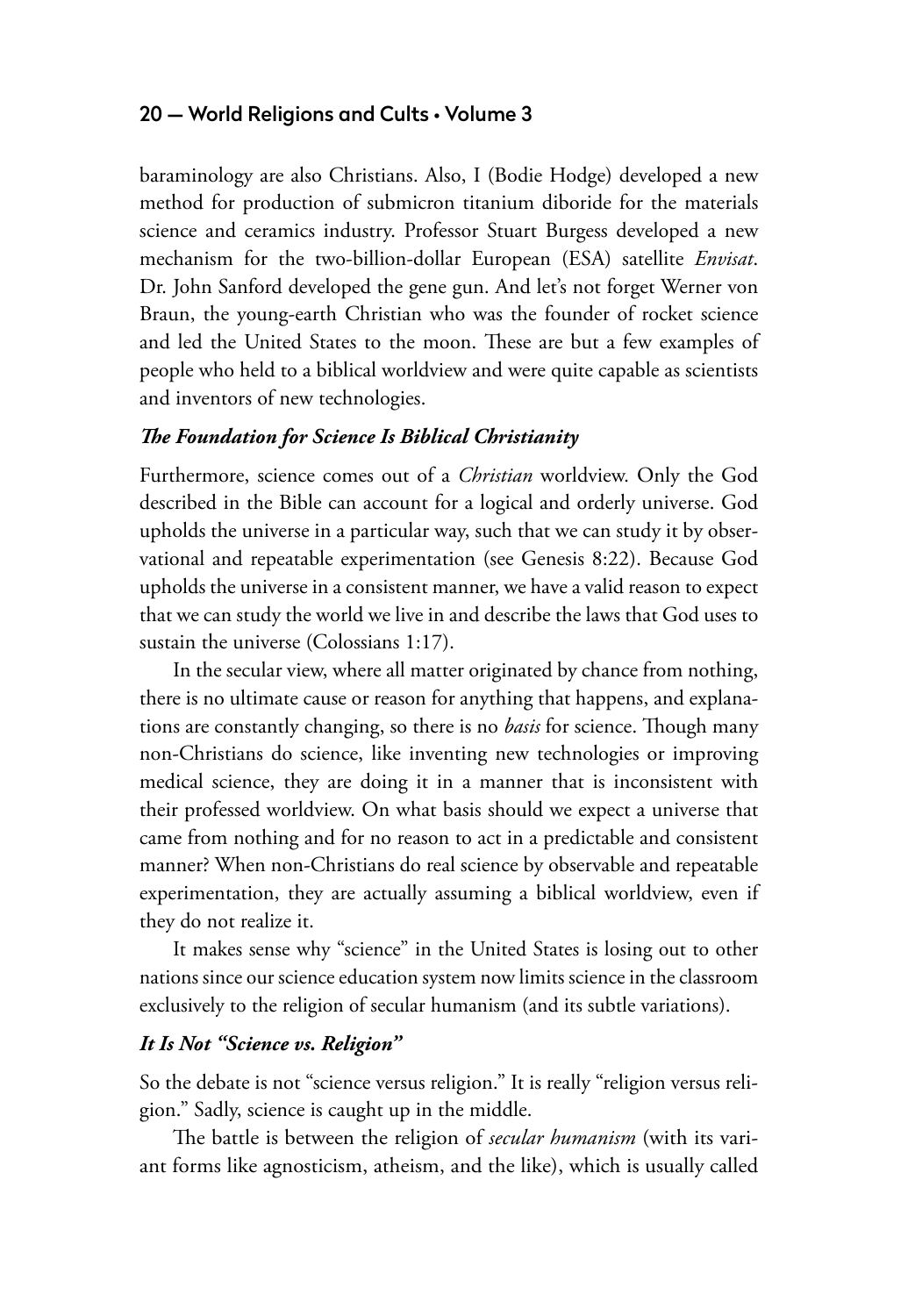*secularism* or *humanism* for short, and *Christianity*. They both have religious documents (e.g., the Humanist Manifestos I, II, and III for humanists, and the Bible for Christians); both are recognized religions by the Supreme Court;<sup>5</sup> and both receive the same  $501(c)(3)$  tax-exempt status. Both have different views of origins.

Humanism has astronomical evolution (big bang), geological evolution (millions of years of slow gradual changes), chemical evolution (life came from non-life), and biological evolution (original, single-celled life evolved into all life forms we have today over billions of years) in its view of origins. In other words, evolution (as a whole) is a tenet of the dogma of the religion of humanism in the same way as biblical creation (as a whole, with six-day creation, the Fall, global Flood, and the Tower of Babel) is a tenet of the dogma of Christianity. It is a battle between two different religions.

In recent times, the state and federal governments kicked Christianity out of the classroom, thinking they kicked religion out; but instead, they just replaced Christianity with a godless religion of humanism. This was done as an attack designed by humanists.

# *An Evolutionary Worldview Equals Science?*

There is a misconception that this evolutionary subset of humanism *is* science. Science means knowledge and scientific methodology that is based on the scientific method (observable and repeatable experimentation). However, evolution (whether chemical, biological, astronomical, or geological) is far from scientific. Consider the following facts:

- 1. No one has been able to observe or repeat the making of life from non-life (matter giving rise to life or chemical evolution).
- 2. No one has been able to observe or repeat the changing of a single-celled life-form like an amoeba into a cow or goat over billions of years (biological evolution).
- 3. No one has been able to observe or repeat the big bang (astronomical evolution).
- 4. No one has observed millions of years of time progressing in geological layers (geological evolution).

<sup>5.</sup> U.S. Supreme Court, *Torcaso v. Watkins*.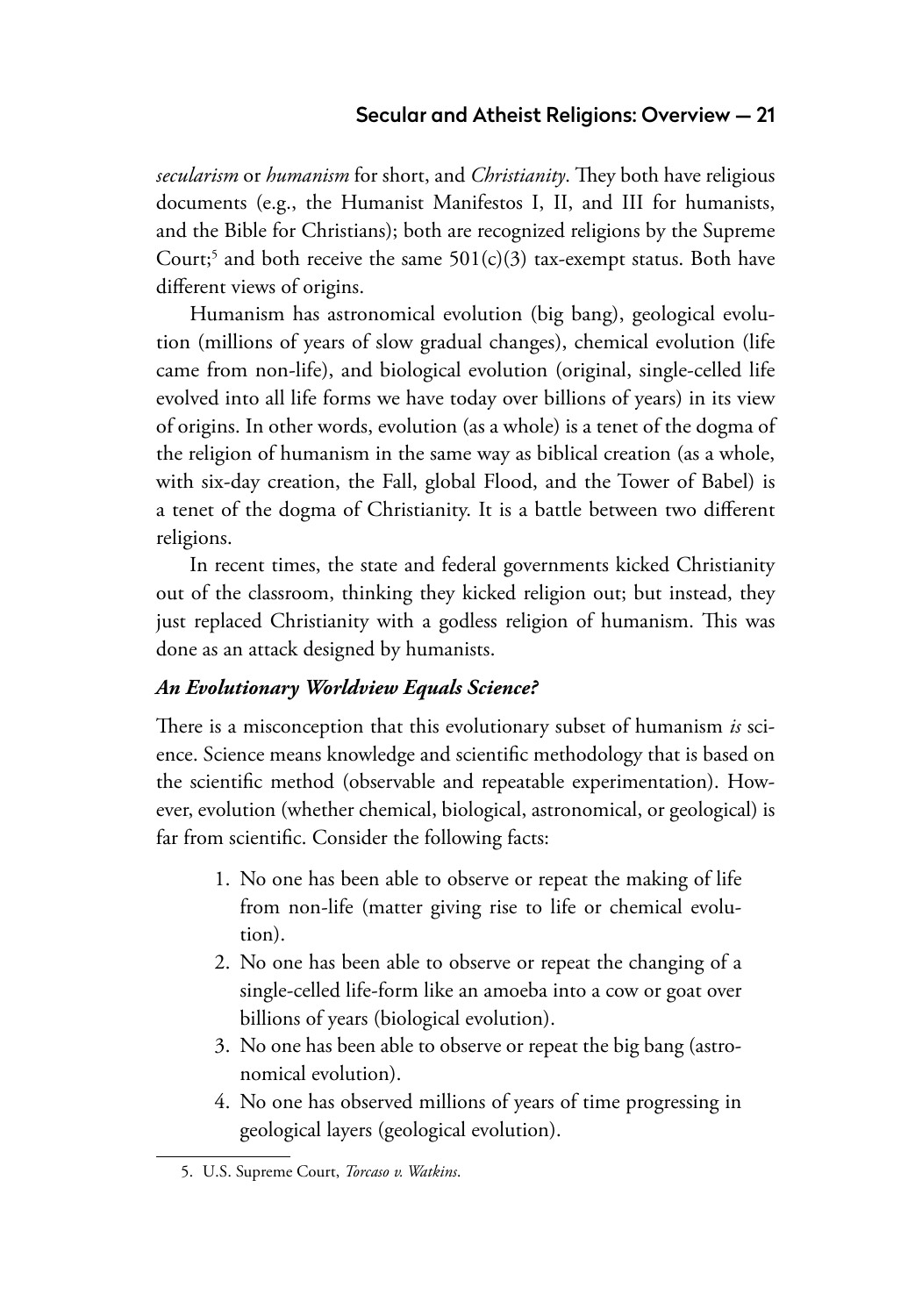The reason some people are confused about the religion of humanism and specifically its subset of evolution — as being science is a bait-andswitch fallacy. Let me explain. One of the key components of humanism is naturalism. Basically, it assumes *a priori* there is nothing supernatural and no God. In other words, nature (i.e., matter) is all that exists in their religion (only the physical world).

As a clarifying note, Christians also believe in the natural realm; but unlike the naturalist or humanist, we believe in the supernatural realm, too (i.e., the spiritual, abstract, conceptual, and immaterial realm). Logic, truth, integrity, concepts, thought, God, etc., are not *material* and have no mass. So those holding to naturalism as a worldview *must* reject logic, truth, and all immaterial concepts if they wish to be consistent, since these are *not*  material or physical parts of nature.

This is very important because naturalism or natural science has been added as one of the dictionary definitions of science. For example, it was not found in the 1828 Webster's dictionary, but it was added in one form in the 1913 edition. And, interestingly, they removed the definition that "the science of God must be perfect" in the 1913 edition.

So, although many appeal to observable and repeatable science through methodology to understand how the universe operates, another definition has been added to muddle this.6 Science is now defined as "knowledge or a system of knowledge covering general truths or the operation of general laws especially as obtained and tested through scientific method."7

For example, evolutionists have continued to popularize Darwin's scientific observation of the changes in beaks of Galapagos finches as proof for the evolution of one animal kind into another. This is a great example of the bait-and-switch fallacy where scientists present real scientific evidence (the difference in finch beaks) but stretch the truth to say it gives validity to the mythology of microbes-to-man evolution (the "switch" part of the fallacy). This trick leads many to believe that evolution is real science. The only real science in this example is the observation of the difference in finch beaks.

People are baited with this good methodology of observational science (again developed by a Christian named Francis Bacon), and then they are

<sup>6.</sup> There is also the issue of operational science versus historical science. For more, see: http:// www.answersingenesis.org/articles/ee/what-is-science.

<sup>7.</sup> Merriam-Webster Online, s.v. "science," accessed March 8, 2013, http://www.merriam-webster.com/dictionary/science.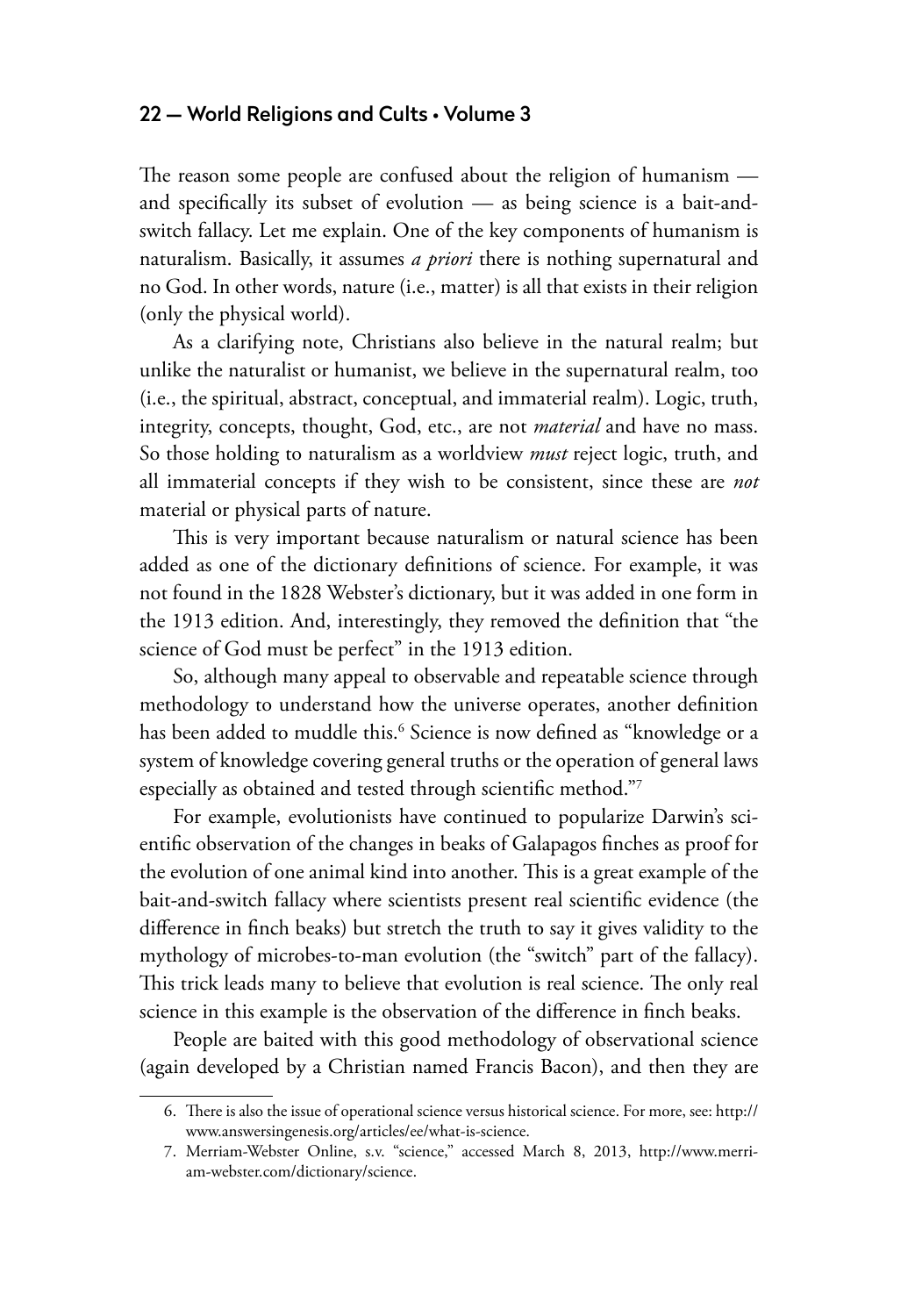told that evolution is science while subtly appealing to another added definition: that of "natural science" or "naturalism." This is like saying another definition of science is "Nazism." Then Nazis could say they are "scientists" and get into a classroom! This is what has happened with humanism. The religion of humanism (with its founding principle of naturalism) has been disguised as *science* by adding another definition to the word *science*. But it is not the good science we think of that makes computers, space shuttles, and cars. It is a religion. To call evolution science is a bait-and-switch tactic.

# *So, Is Science Strictly Secular?*

No. In summary, science can never be strictly secular for these reasons:

- 1. Real science is observable and repeatable experimentation that only makes sense in a biblical worldview where God's power keeps the laws of nature consistent. In other words, science proceeds from a biblical worldview.
- 2. Secular humanism, with its subset of evolution, is in reality a religion and not science.
- 3. Many of the greatest scientists were Bible-believing Christians whose biblical worldview motivated their scientific studies, showing that a strictly secular view is not necessary for performing science.

# *Where Humanism Leads*

Christians will continue to conduct scientific inquiry and invent things, processes, and science fields as we always have. If the United States and other places neglect our accomplishments and inventions and continue to push the religion of humanism on unsuspecting kids in the classroom (usually unbeknownst to most) by limiting its definition of science to the humanistic worldview, then my humble suggestion is that they will continue down the same road humanism leads. That is, people who are consistent in their naturalistic worldview shouldn't care about true science or the world, since nothing ultimately matters in that worldview.

# **Refutations**

Secular worldviews like atheism (and the like) have serious problems. When refuting false worldviews, there are three ways that are typically used to prove them false. They are: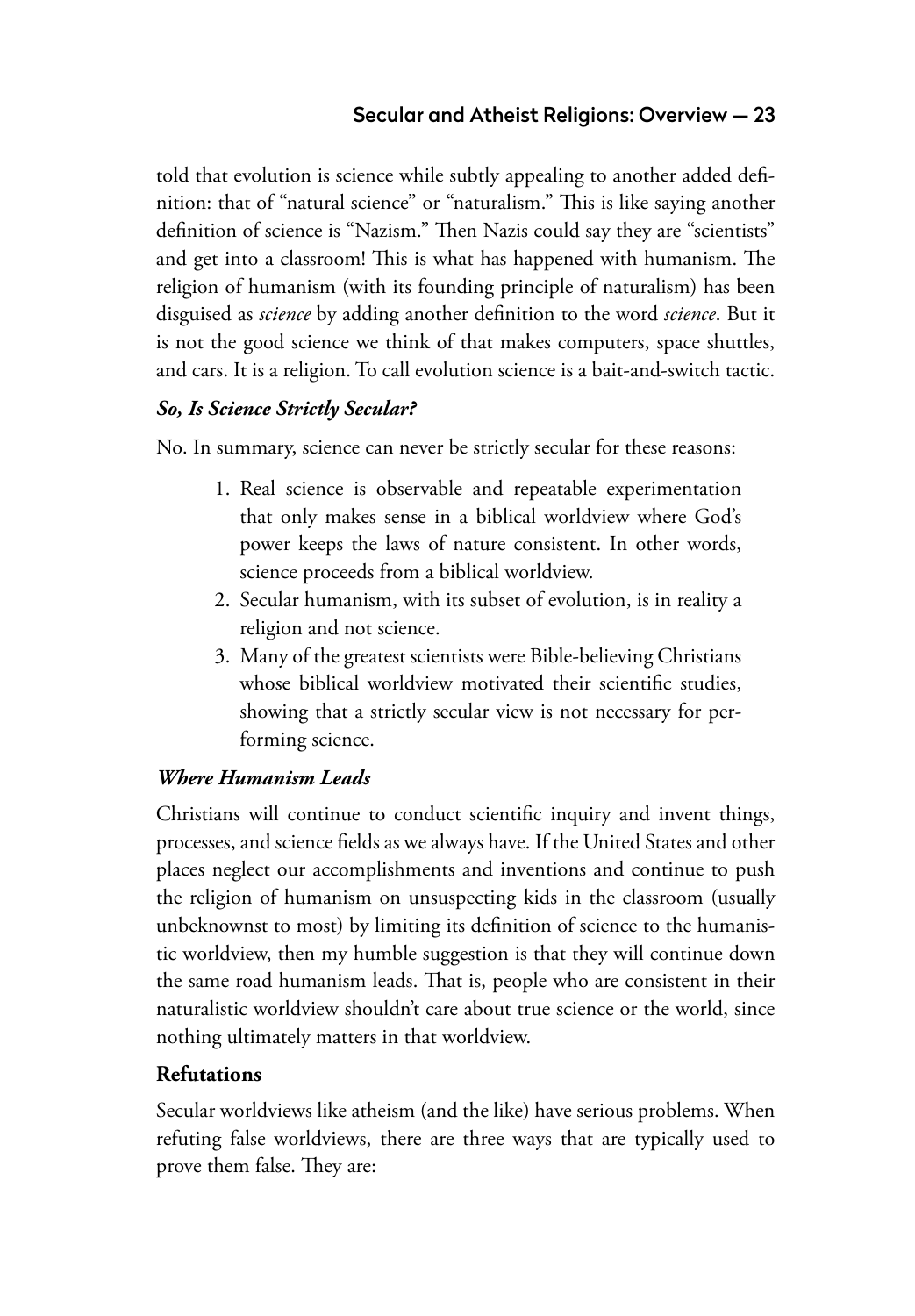- 1. Arbitrariness
- 2. Inconsistency
- 3. Borrowing from the Bible (preconditions of intelligibility)

Arbitrariness includes things like mere opinions, relativism, conjectures (prejudicial), and unargued biases.

Inconsistencies include logical fallacies, "actions speak louder than words" in behavior and attitudes, presupposition issues that are irrational, and views that are *reduced to absurdity,* based on where the argument is heading.

Borrowing from the Bible is couched in philosophical terminology like preconditions of intelligibility. In brief, it is when a worldview cannot account for something that is foundational. For example, in a materialistic worldview, why would love exist? Love is not material. You don't drink some love to increase your daily dose of love.

So when a secular materialist claims they love something or someone, then it is highlighting a problem with their preconditions. In other words, the materialist in this case believes love exists, but his religious convictions say otherwise. Some of the problems with secular viewpoints will be analyzed using these criteria (arbitrariness, inconsistencies, etc.) without being exhaustive, of course.

#### **Arbitrariness**

In the case of God and His Word, they are not arbitrary. This is because there is no greater authority than God (cf. Hebrews 6:13). There is no greater authority that can be appealed to than God — and by extension His Word.

However, all secular views fail to appeal to God as their final authority, instead appealing to man. Man is a lesser authority and not absolute. Thus, any authority of man is a mere opinion to the absolute and supreme authority of God and His Word. All secular religions are based on the ideas of fallible man and thus arbitrary next to God.

The fact that many secular religions deviate from one another in their belief systems shows how relative they are regarding man's opinions. Thus, relativism reigns supreme among them. But relativism is fallacious, being arbitrary. So from two fronts, secular religions fail to pass the test.

In response, some secularists have touted that there is variation among Christians and the outworkings of the Bible, thus the Bible is arbitrary, too.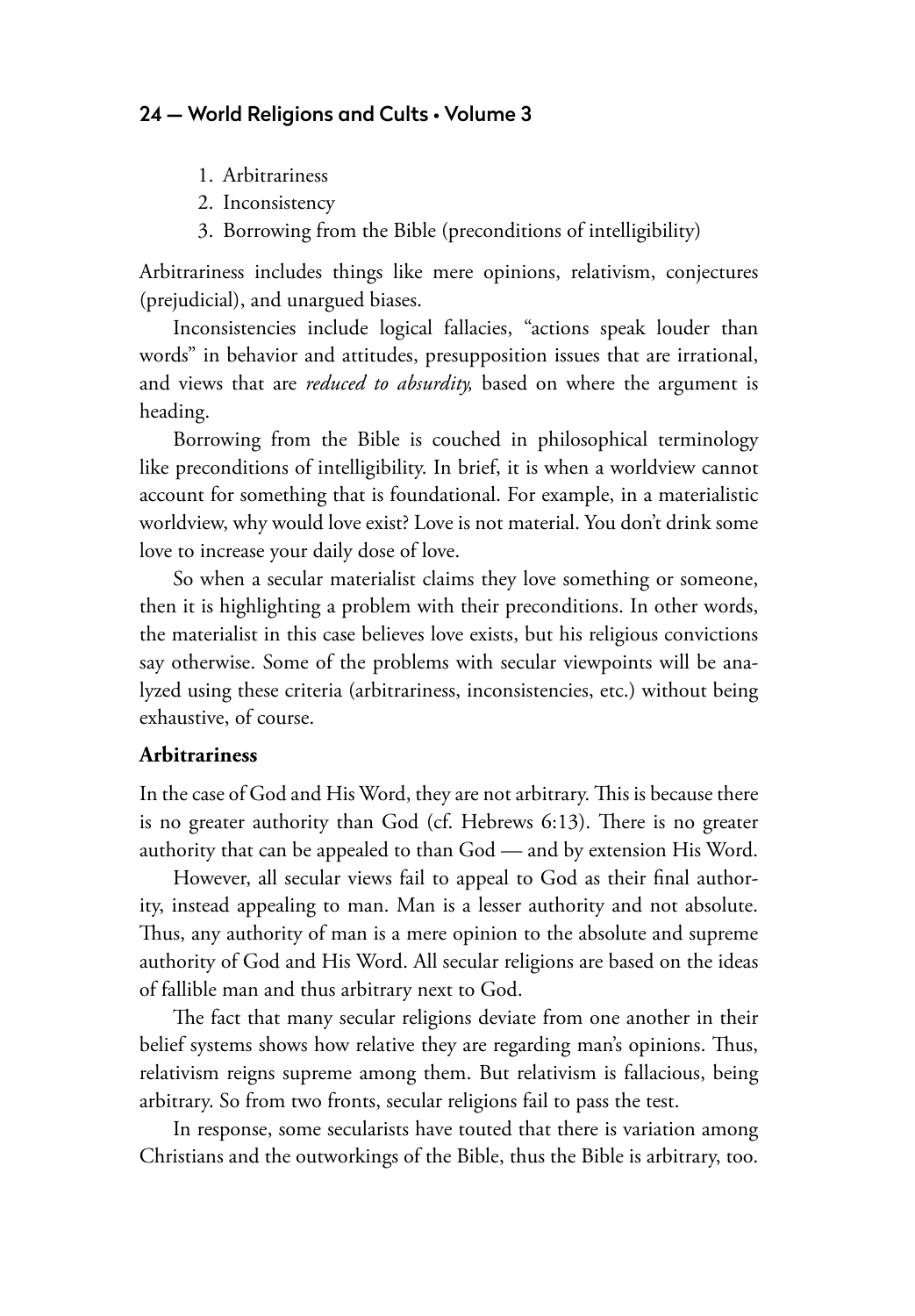However, this misses the point — it is not about what Christians believe, but about what God says. Christian outworkings (e.g., denominations, church splits, doctrinal misinterpretations) are based on man's (less than perfect) understanding of the Scripture. But this has nothing to do with God being the absolute authority. Just because an authority is misinterpreted or misunderstood does not undermine its authority.

#### **Inconsistent**

Have you noticed that many secularists want to be good and want to do the moral thing? Herein lies the problem. If there is no God who sets what is right and wrong or defines good and bad, then why be moral and how can "good" be defined? It is utterly inconsistent to try to do good or be moral when your religion, *at its very base*, says there is no need or compulsion to do so.

We've seen atheists, agnostics, hedonists, and others get upset with brutality, people lying and deceiving, and terrorist activities, and yet they hold to positions that encourage abortion (murdering babies in the womb). Note the inconsistency.

Christians are commonly attacked for believing God's authority regarding the truth of the Bible, but they turn around and hold to a position based on trusting man's authority! Think of it like this:

Secular claim: You Christians blindly take the Bible as an authority because the Bible tells you to.

Christian response: By what authority do you reject God's Word?

Secular response: I read a book (or heard someone) that told me to believe the Bible is wrong, and I trust them.

Again, note the inconsistency. The difference is that man's authority is meaningless when compared to the absolute authority that is God's Word. If God *is* God, then what authority would supersede God's? There is none. God must reveal Himself as the final and superior authority.

Another secular claim, particularly from empiricists, is that "seeing is believing." They argue that truth claims can only be known through the senses. But there is an inconsistency here. How does the secularist know that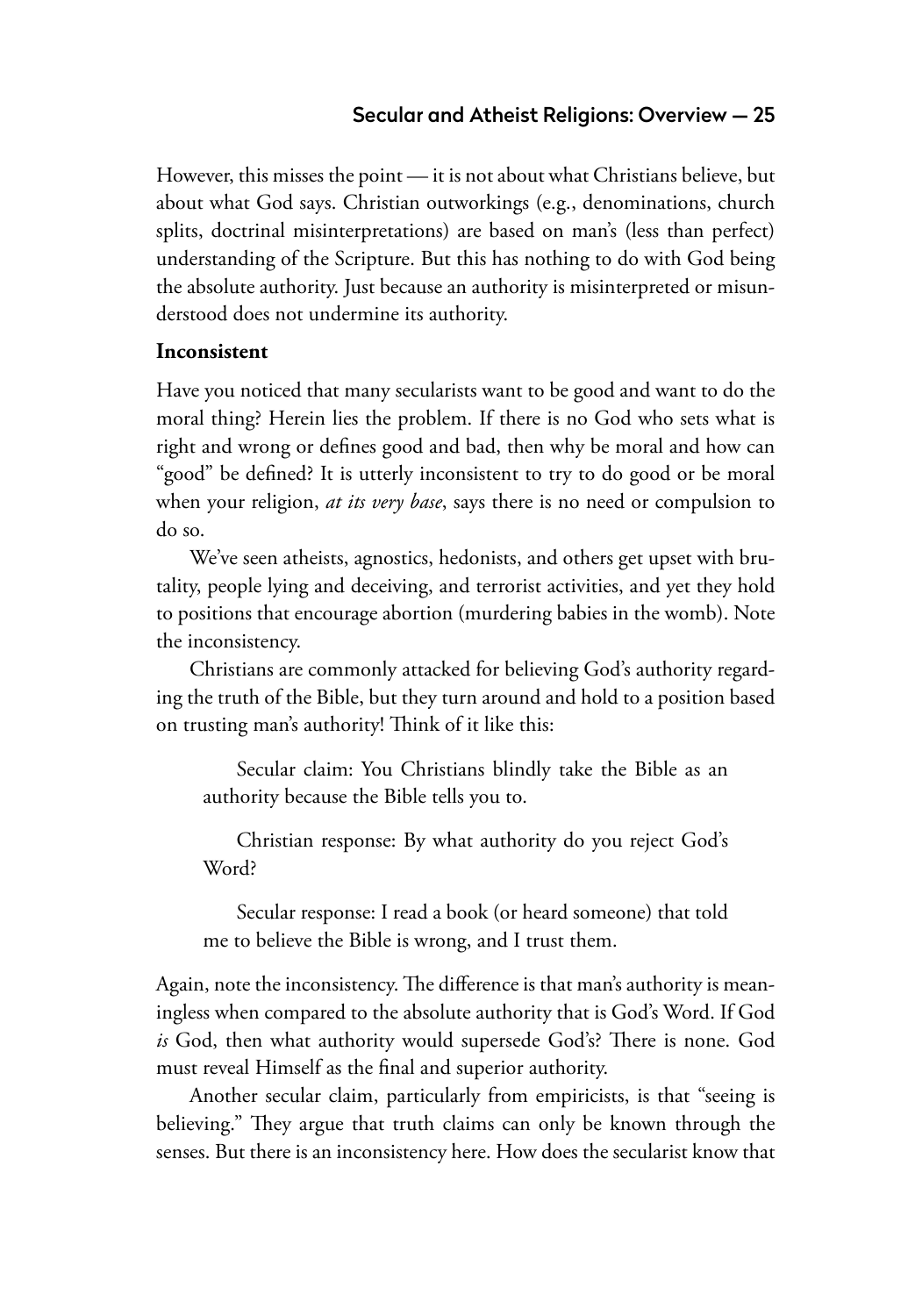alleged truth claim is true? Their senses are not involved in that alleged truth claim (that all truth claims can only be known through the senses).

To further elaborate, they claim that all truth claims are known by senses, but how do they know that? Did they see or sense that truth? Sadly, they usually hold such a position because someone told them to — like a book or teacher.

Secular religions are largely materialistic and naturalistic. Matter (including energy and space-time) is all that exists — nature is all that exists . . . thus, the term *naturalism*. This stands in direct opposition to the Christian worldview based on the Bible where the supernatural also exists. God is God of both the natural and supernatural (i.e., spiritual realm). This is why Christians are not as limited as secularists on many issues.

But a materialistic/naturalistic worldview causes undeniable problems for secular views. If matter is all that exists, then nonmaterial (immaterial) things cannot exist. There are many things that cannot exist if materialism is correct. They include:

- Logic
- Truth
- Abstractions
- Propositions
- Concepts
- Rights
- Shame
- Reason
- Knowledge
- Dignity
- Honor
- Love
- Sadness

It would be inconsistent (i.e., a behavioral inconsistency) for a secularist to appeal to logic, reason, truth, etc., to argue for a secular worldview that says immaterial things cannot exist!

Another absurd inconsistency reveals itself during discussions of God's Word being the authority. Some secularists go so far as to proclaim that they don't believe the Bible, as though that settles the debate. But it doesn't. When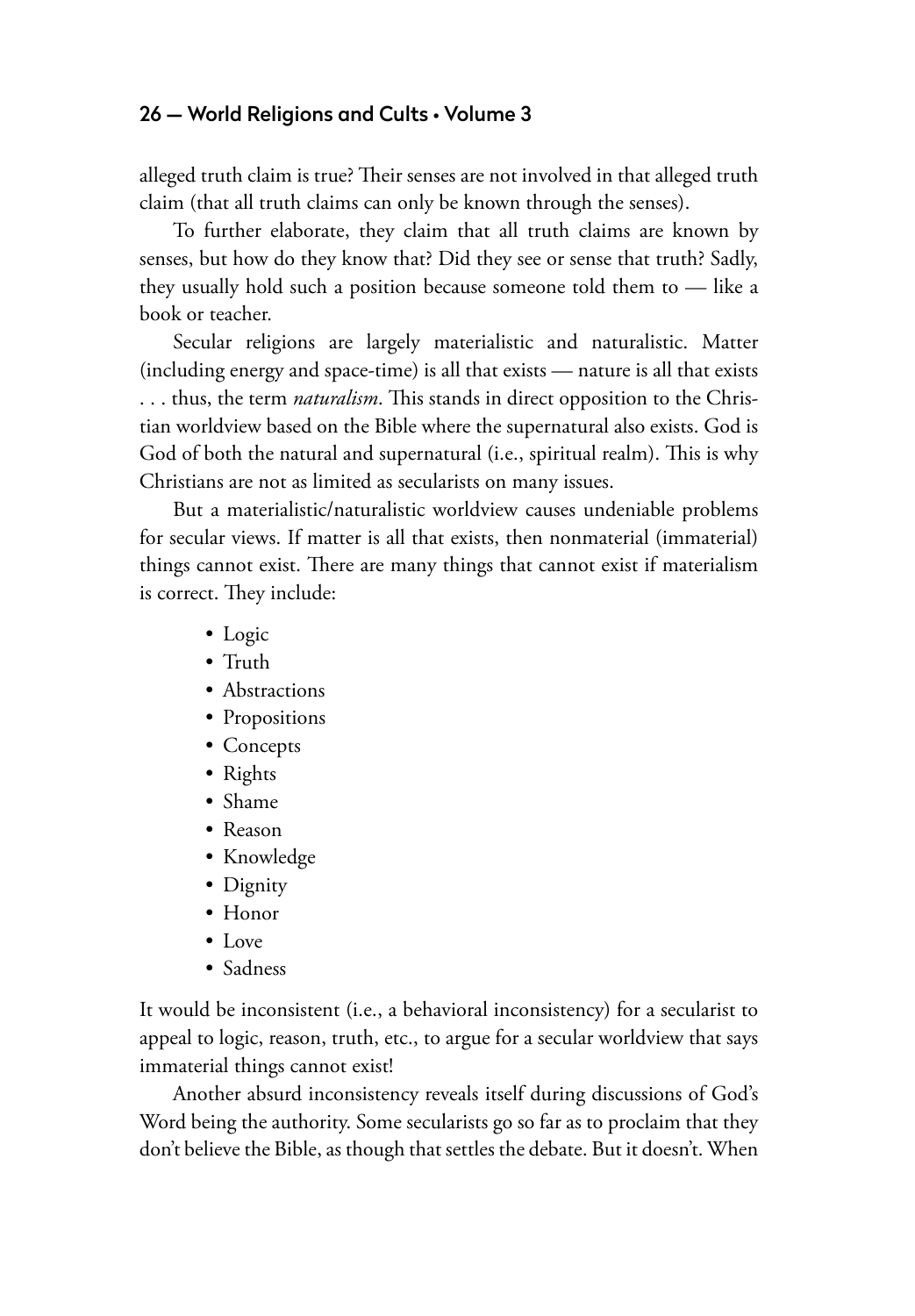a secularist (or anyone else) professes that they disagree with the Bible, then they are claiming to be God. To disagree with God is to view oneself as God. This is fallacious reasoning.

Allow me to explain this further. When one claims to disagree with God, then they are elevating their own thoughts to be greater than an omniscient, omnipotent, and omnipresent God. Therefore, one is (usually inadvertently) elevating themself to *be that* God! This is clearly absurd.

## **Borrow from Bible**

Many secularists live their lives borrowing from God's Word, though they fail to realize it. If people are merely evolved animals and there is no God who sets right and wrong, then why wear clothes? Why get married? Why get an education? Squirrels don't set up universities to discuss philosophical methodology.

Why celebrate the popular Christian holidays called weekends, which is based on the Sabbath Day and the Lord's Day? Why have holidays anyway? A holiday is a holy day, yet there exists nothing holy in a secular worldview.

Why heal sick people (medicine) when survival of the fittest should take its course as it has in the past without our interference? Why have laws? God may set laws, but if we are our own authority, then law is meaningless.

Why waste time on science? In fact, how can the secularist know the laws of nature won't change tomorrow? (From a Christian perspective, God has promised to uphold nature as it is in the future.) From a secular viewpoint, they can't know the future will be uniform. If they argue that it has always been like that, then it begs the very question at hand! Thus it is a fallacious circular argument. Yes, even the possibility of observable and repeatable science is based on God's Word being true.

# **Conclusion**

When it comes down to it, secular views fail on a number of aspects. Even more discussion and refutation is found in the various chapters in this volume. Sadly, many have been deceived into believing that secular worldviews are the truth, when in fact truth cannot exist if secular worldviews are correct (as truth is not material).

Our hope is that those caught up in secular religions, whether they knew it or not, will repent. Our hope is to see them realize the truth of the Scripture by the power of the Holy Spirit. Secular religions ultimately say